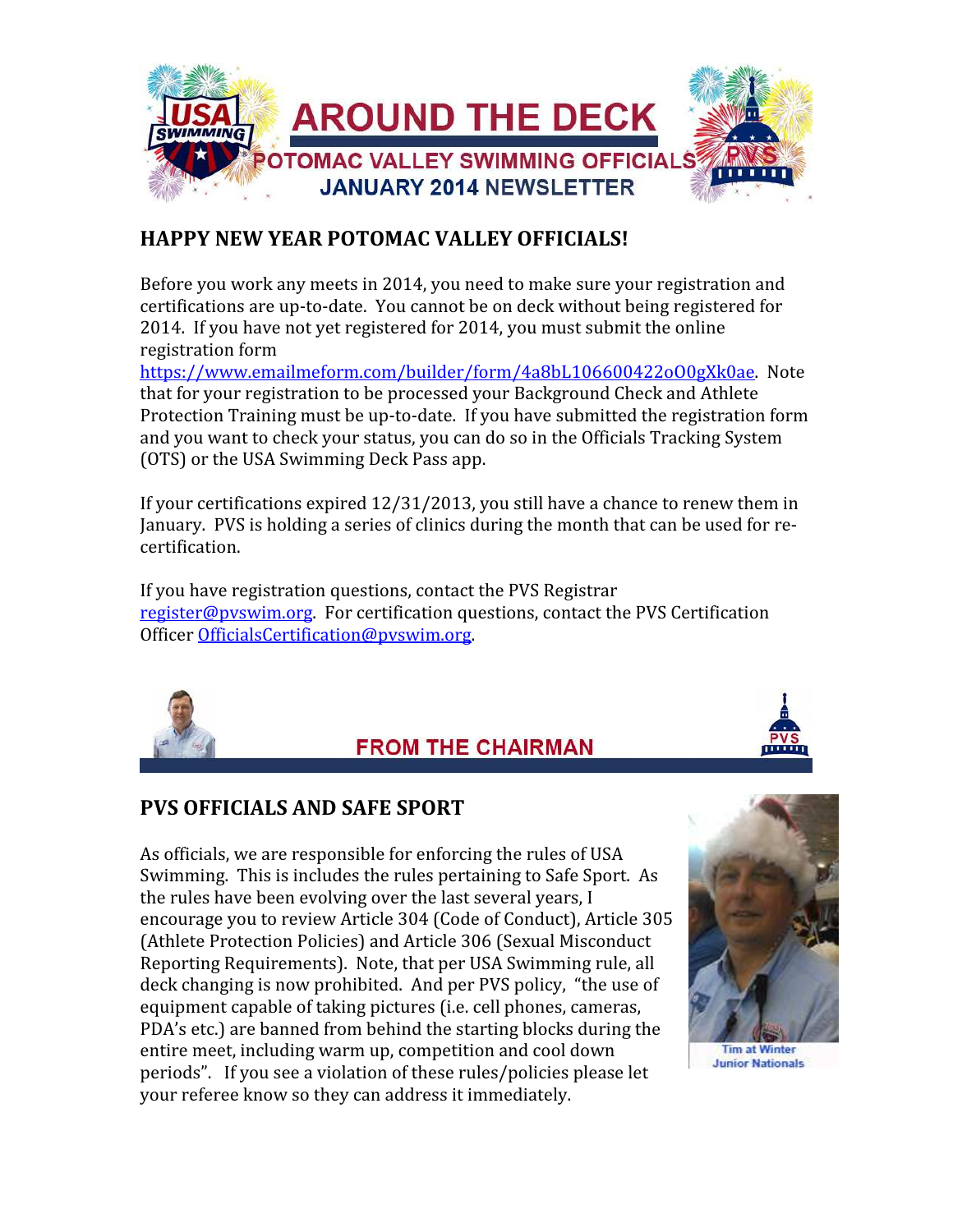As officials, we also need to take the lead in setting an example for others at the meets. To avoid temptation, leave your cell phone in your bag off deck. If you are on-call and must have your phone available during a session, inform your referee and please place it in vibrate mode. If you must take a call, step off the deck (after informing your chief judge or referee).

Potomac Valley Swimming and USA Swimming are committed to the safety of our athletes. As officials, we will do our part to ensure adherence to the rules.

Tim Husson OfficialsChair@pvswim.org



#### **OPEN WATER OFFICIALS WORKSHOP**

USA Swimming will be conducting an Open Water Officials Workshop April 11-13, 2014 in conjunction with the Open Water Festival in Ft. Myers, FL. USA Swimming will provide the hotel and meals. PVS will pay the transportation costs. USA Swimming is interested in officials that have some open water experience but have not been to a clinic in the last two years. However, PVS will consider nominating any official that shows interest. If you wish to be considered, please contact Tim Husson < Officials Chair@pyswim.org>.



#### You Make the Call!

In a senior 100 yard breaststroke event, the turn judge recommends a disqualification because the swimmer in lane 2 was not on his breast when leaving the wall at the first turn. Upon quizzing the turn judge about what was observed, the referee determines that the judge observed the following sequence of events:

- The turn judge picked up the swimmer in lane 2 as the swimmer was headed away from the wall
- The turn judge saw that the swimmer was not on his breast
- The turn judge shifted her eyes to the feet of the swimmer and saw that they were off the wall
- The turn judge raised her hand.

Should the swimmer be disqualified?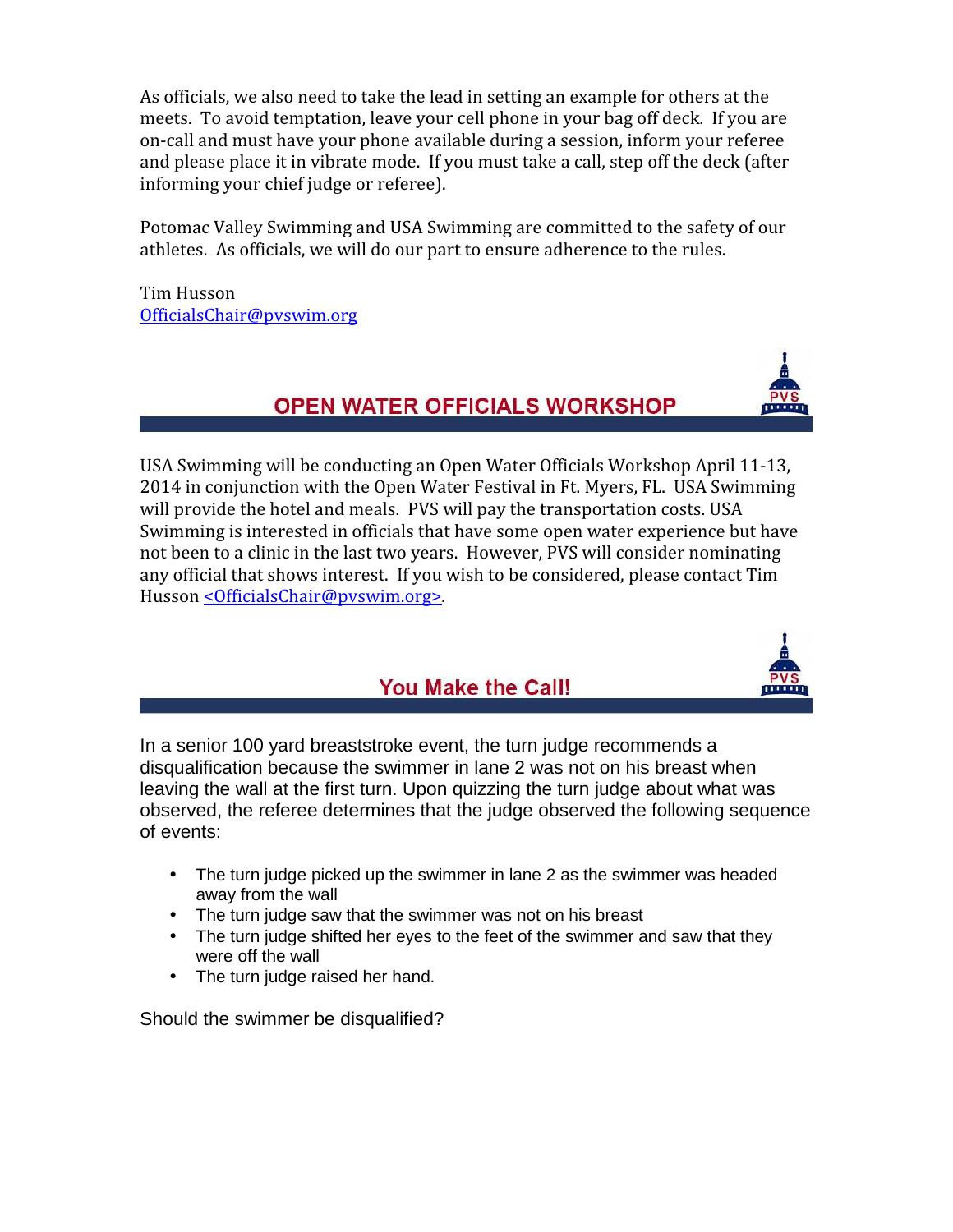

### **UPCOMING CLINICS**

| <b>Upcoming Clinics</b> |                                   |                           |                        |                           |  |  |  |
|-------------------------|-----------------------------------|---------------------------|------------------------|---------------------------|--|--|--|
| <b>Date</b>             | <b>Clinic</b>                     | <b>Location</b>           | <b>Time</b>            | Who's<br><b>Attending</b> |  |  |  |
| Saturday<br>January 4   | <b>Chief Judge</b>                | Overlee                   | $8:00 - 10:00$ AM      | list                      |  |  |  |
| Saturday<br>January 4   | <b>Referee</b>                    | Overlee                   | 10:30 AM - 12:30<br>PM | <u>list</u>               |  |  |  |
| Saturday<br>January 4   | Administrative<br><b>Official</b> | Overlee                   | 1:00 - 3:00 PM         | <u>list</u>               |  |  |  |
| Wednesday<br>January 8  | <b>Stroke &amp; Turn</b>          | <b>Georgetown Prep</b>    | $6:30 - 9:00$ PM       | list                      |  |  |  |
| Sunday<br>January 19    | <b>Starter</b>                    | <b>MLK Swim</b><br>Center | $2:00 - 4:30$ PM       | list                      |  |  |  |
| Sunday<br>January 26    | <b>Stroke &amp; Turn</b>          | <b>MLK Swim</b><br>Center | $2:00 - 4:30$ PM       | list                      |  |  |  |



## **Upcoming Meets**

| <b>January 2014</b> |                                                     |             |                     |              |  |  |  |
|---------------------|-----------------------------------------------------|-------------|---------------------|--------------|--|--|--|
| <b>Date</b>         | <b>Meet</b>                                         | <b>Host</b> | <b>Location</b>     | <b>Notes</b> |  |  |  |
| $4 - 5$             | <b>PVS January</b><br><b>Distance Meet</b>          | <b>BWST</b> | <b>Lee District</b> |              |  |  |  |
| 5                   | <b>RMSC Frosty</b><br>Pentathlon<br>(By Invitation) | <b>RMSC</b> | Germantown          |              |  |  |  |
| $11 -$<br>12        | DC Wave<br><b>Winter</b><br><b>Invitational</b>     | <b>DCPR</b> | <b>Takoma</b>       |              |  |  |  |
| $11 -$<br>12        | <b>MAKO Winter</b><br>Invitational                  | <b>MAKO</b> | <b>GMU</b>          |              |  |  |  |
| $11 -$<br>12        | <b>Winter Senior</b><br>Meet                        | <b>MSSC</b> | <b>Fairland</b>     |              |  |  |  |
| $11 -$<br>12        | Polar Bear<br>Meet<br>(By Invitation)               | <b>SDS</b>  | <b>South Run</b>    |              |  |  |  |
| $17 -$<br>19        | <b>Grand Prix</b><br><b>Series (LCM)</b>            |             | Austin, TX          |              |  |  |  |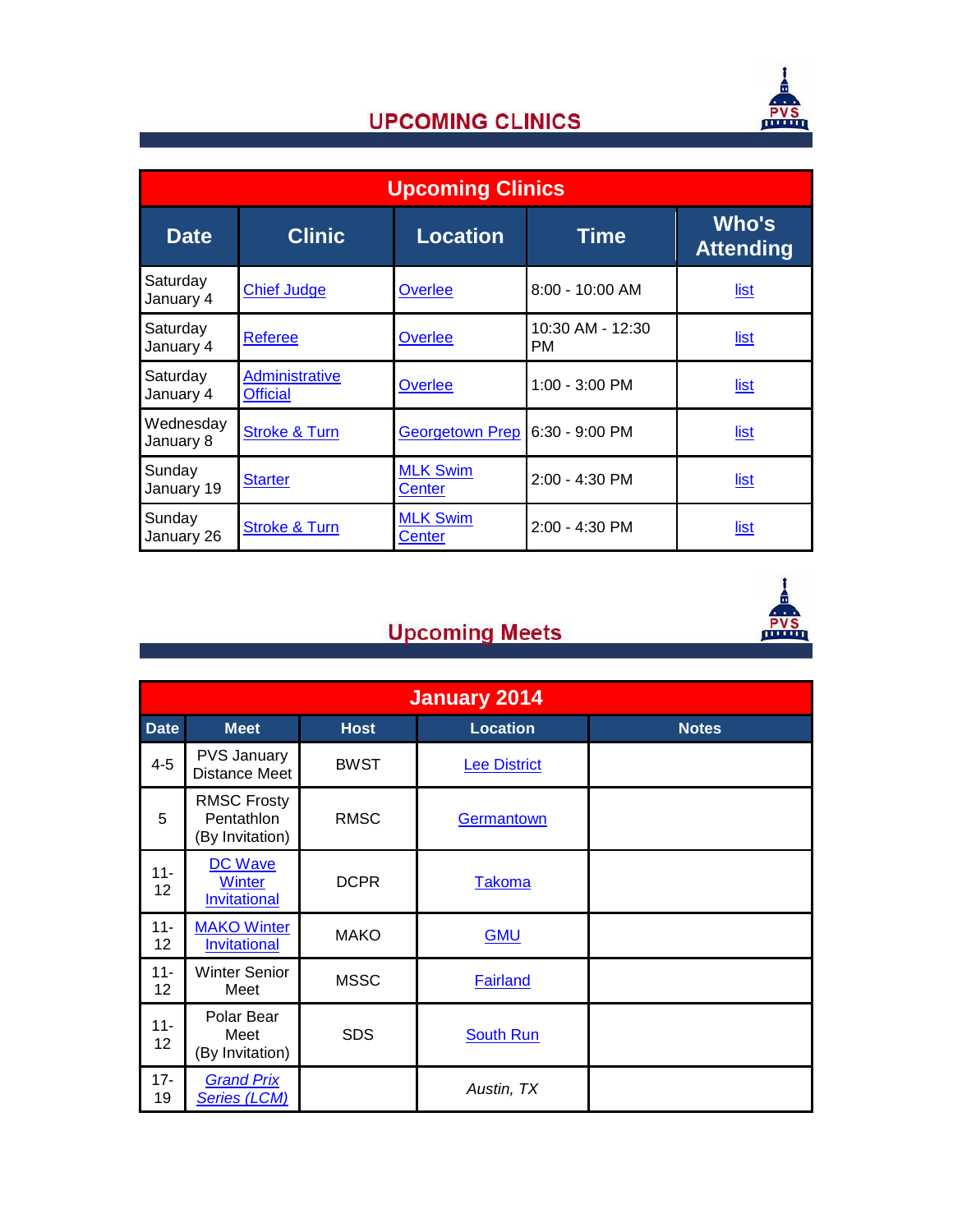| $18 -$<br>19 |                                                     | <b>MACH</b>  | <b>Audrey Moore</b><br>(Wakefield Park) |                                                                     |  |  |  |  |  |
|--------------|-----------------------------------------------------|--------------|-----------------------------------------|---------------------------------------------------------------------|--|--|--|--|--|
|              | <b>PVS January</b><br>Open                          | <b>RMSC</b>  | Germantown                              | Due to Fairland's closure, UMD<br>will be used for two sites of the |  |  |  |  |  |
|              |                                                     | <b>FAST</b>  | <b>Janaury Open</b><br><b>UMD</b>       |                                                                     |  |  |  |  |  |
|              |                                                     | <b>FBST</b>  | <b>UMD</b>                              |                                                                     |  |  |  |  |  |
| $25 -$<br>26 | <b>Snow Dude</b><br><b>Mini Meet</b>                | <b>PM</b>    | Mt. Vernon                              |                                                                     |  |  |  |  |  |
| $30 - 2$     | <b>IM Xtreme</b><br><b>Games - NE</b>               | <b>PM</b>    | <b>UMD</b>                              |                                                                     |  |  |  |  |  |
|              | <b>FEBRUARY</b>                                     |              |                                         |                                                                     |  |  |  |  |  |
| <b>Date</b>  | <b>Meet</b>                                         | <b>Host</b>  | <b>Location</b>                         | <b>Notes</b>                                                        |  |  |  |  |  |
| $4 - 5$      | <b>PVS January</b><br><b>Distance Meet</b>          | <b>BWST</b>  | <b>Lee District</b>                     |                                                                     |  |  |  |  |  |
| 5            | <b>RMSC Frosty</b><br>Pentathlon<br>(By Invitation) | <b>RMSC</b>  | Germantown                              |                                                                     |  |  |  |  |  |
| $11 - 12$    | <b>DC Wave Winter</b><br>Invitational               | <b>DCPR</b>  | Takoma                                  |                                                                     |  |  |  |  |  |
| $11 - 12$    | <b>MAKO Winter</b><br><b>Invitational</b>           | <b>MAKO</b>  | <b>GMU</b>                              |                                                                     |  |  |  |  |  |
| $11 - 12$    | Senior Circuit #3                                   | <b>AAC</b>   | Wakefield H.S.                          |                                                                     |  |  |  |  |  |
| $11 - 12$    | Winter Senior<br>Meet                               | <b>MSSC</b>  | Fairland                                | Meet Cancelled due to Facility<br>Construction                      |  |  |  |  |  |
| $11 - 12$    | <b>Polar Bear Meet</b><br>(By Invitation)           | <b>SDS</b>   | <b>South Run</b>                        |                                                                     |  |  |  |  |  |
| 17-19        | <b>Grand Prix Series</b><br>(LCM)                   |              | Austin, TX                              |                                                                     |  |  |  |  |  |
| 18-19        | <b>PVS January</b>                                  | <b>MACH</b>  | <b>Audrey Moore</b><br>(Wakefield Park) | <b>IMPORTANT Parkeing Information</b>                               |  |  |  |  |  |
|              |                                                     | RMSC<br>Open |                                         | for University of Maryland<br><b>Germantown</b>                     |  |  |  |  |  |
|              |                                                     | FAST         | <b>UMD</b>                              |                                                                     |  |  |  |  |  |
|              |                                                     | <b>FBST</b>  | <b>UMD</b>                              |                                                                     |  |  |  |  |  |
| $25 - 26$    | <b>Snow Dude Mini</b><br>Meet                       | PM           | Mt. Vernon                              | Update: Warm up 12:45, Events 1:25                                  |  |  |  |  |  |
| $30 - 2$     | <b>IM Xtreme Games</b><br><u>- NE</u>               | PM           | <b>UMD</b>                              |                                                                     |  |  |  |  |  |



You Make the Call Resolution

The swimmer should not be disqualified. The rule requires that "From the beginning of the first arm stroke after the start and after each turn, the body shall